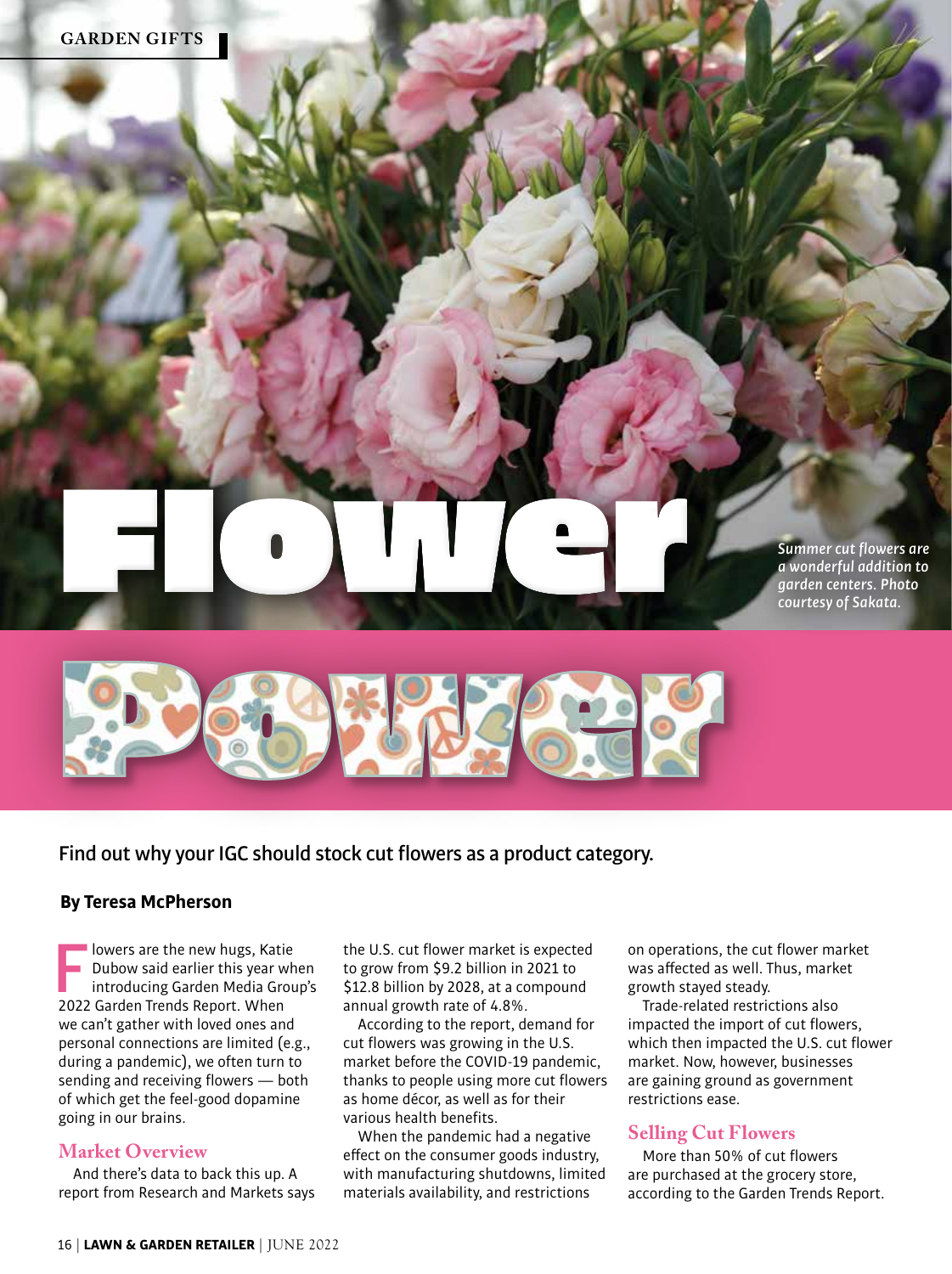Dubow suggests that IGCs set up a flower stand in their stores (see a clever example of "The Shop Within a Shop" in our CAST recap on page 15). In addition, potted flowering plants can be promoted as DIY cut flower gardens with less work for the consumer, and flower-arranging workshops can also spark new sales.

Bob Croft, technical support manager, Sakata Seed America Inc., says summer cut flowers are a wonderful addition to garden centers — especially those that sell pottery and vases.

"Summer cut flowers are mostly found at roadside stands or farmer's markets, which usually offer limited hours or days of the week. During the busy gardening season — April to October — a garden center should consider partnering with a local flower farmer (ASCFG member or other) to offer retail space for cut flowers to increase sales and revenue."

He says while florists usually offer the standard carnations, chrysanthemums and roses, "consumers are looking for nostalgic favorites, like ageratum,



campanula, cosmos, dahlias, dianthus, gladioli, lisianthus, snapdragons, stock, sunflowers and zinnias, all of which have a long shelf life. The presence of cut flowers might also motivate consumers to purchase cut

flower seeds, bulbs and corms, as well as hard goods such as scissors for cutting flowers and flower frogs for flower arranging.

"Offering local farm-fresh cut flowers in dedicated self-serve vases enables



 $\text{LGRMAG. COM} \mid 17$